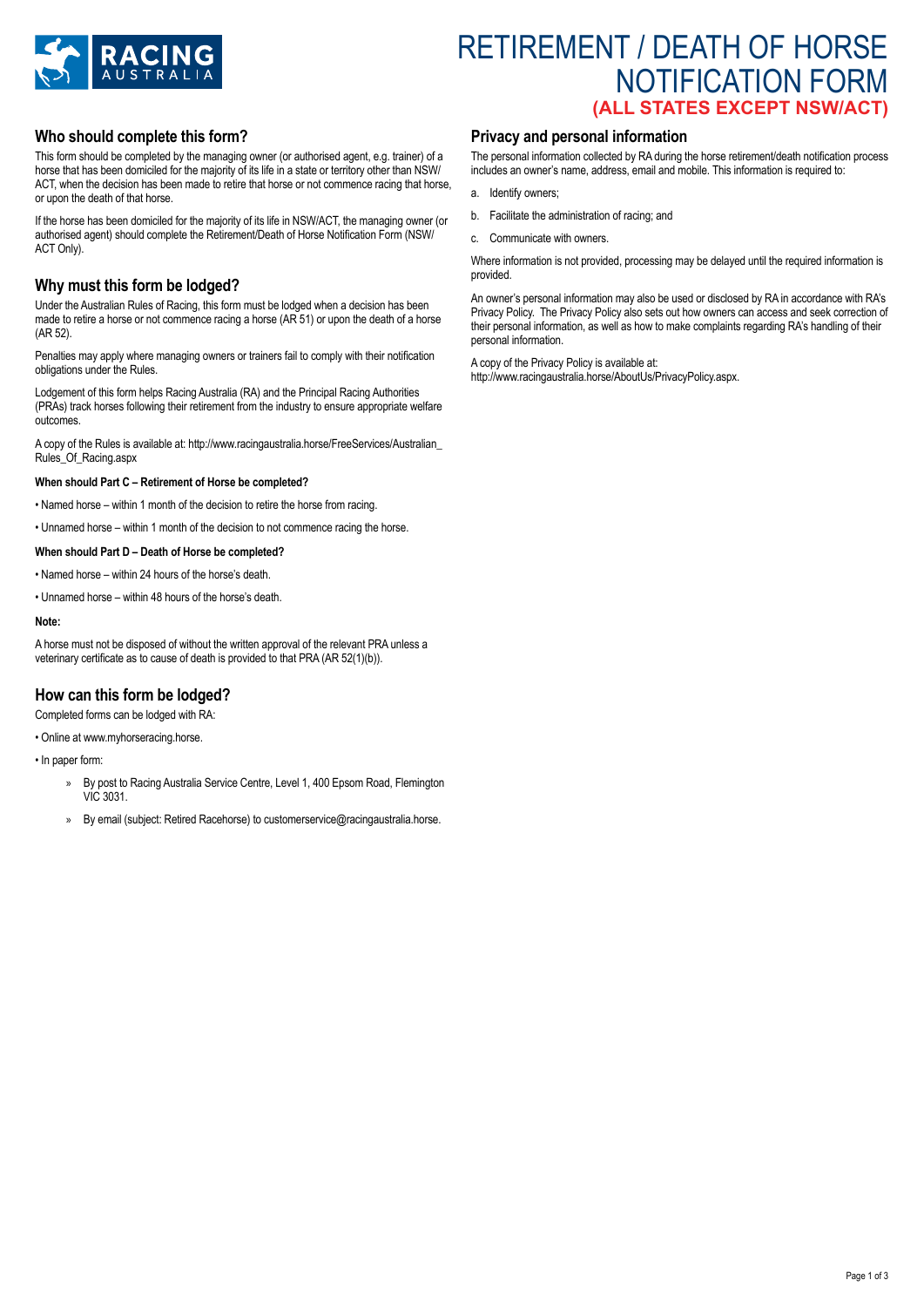

# RETIREMENT / DEATH OF HORSE NOTIFICATION FORM **(ALL STATES EXCEPT NSW/ACT)**

| <b>PART A - Horse Details</b>                                                                                                                                                                        |                                 |                                                              |                        |
|------------------------------------------------------------------------------------------------------------------------------------------------------------------------------------------------------|---------------------------------|--------------------------------------------------------------|------------------------|
| Horse Name                                                                                                                                                                                           | Suffix                          | Microchip                                                    | Foal Date (dd/mm/yyyy) |
|                                                                                                                                                                                                      |                                 |                                                              |                        |
| Sire                                                                                                                                                                                                 | Dam                             |                                                              |                        |
|                                                                                                                                                                                                      |                                 |                                                              |                        |
| PART B - Location of Horse Immediately Prior to Retirement / Death                                                                                                                                   |                                 |                                                              |                        |
| Date Retired / Died (dd/mm/yyyy)                                                                                                                                                                     |                                 |                                                              |                        |
|                                                                                                                                                                                                      |                                 |                                                              |                        |
| 1. Immediately prior to retirement / death the horse was:                                                                                                                                            |                                 |                                                              |                        |
| Named<br>Unnamed<br>or                                                                                                                                                                               |                                 |                                                              |                        |
| 2. Immediately prior to retirement / death the horse was:                                                                                                                                            |                                 |                                                              |                        |
| In Training<br>Spelling<br>Untried<br>or<br>or                                                                                                                                                       |                                 |                                                              |                        |
| 3. Immediately prior to retirement / death the horse was located at:                                                                                                                                 |                                 |                                                              |                        |
| Name of Trainer / Agistment / Stud / Other Property                                                                                                                                                  |                                 |                                                              |                        |
|                                                                                                                                                                                                      | State                           | Postcode                                                     |                        |
| Address                                                                                                                                                                                              |                                 |                                                              |                        |
| If horse was retired: please complete Part C and Part E below.                                                                                                                                       |                                 |                                                              |                        |
|                                                                                                                                                                                                      |                                 |                                                              |                        |
| If horse is deceased or has been sent to an abattoir / knackery: please complete Part D and Part E below.                                                                                            |                                 |                                                              |                        |
| PART C - Retirement of Horse (complete when horse has been retired or not commenced racing)                                                                                                          |                                 |                                                              |                        |
| 1. Retirement Destination (Select one of the options below)                                                                                                                                          |                                 | 2. Reason for Retirement (Select one of the options below)   |                        |
| a. Equestrian / pleasure / working / companion horse / breeding (non-racing)                                                                                                                         | a. Injury                       |                                                              |                        |
| b. Breeding purposes                                                                                                                                                                                 | b. Illness                      |                                                              |                        |
| c. Official PRA retirement program                                                                                                                                                                   | c. Owner's request              |                                                              |                        |
| d. Sent to livestock sale                                                                                                                                                                            |                                 | d. Proactive decision to breed (for retired option "b" only) |                        |
|                                                                                                                                                                                                      | e. Other (please specify below) |                                                              |                        |
|                                                                                                                                                                                                      |                                 |                                                              |                        |
| If you selected a, b or c: please complete the New Owner / Responsible Person and Retirement Location sections below.<br>If you selected d: please complete the Livestock Sales Agent section below. |                                 |                                                              |                        |
| New Owner / Responsible Person                                                                                                                                                                       |                                 |                                                              |                        |
| <b>Business Name</b>                                                                                                                                                                                 |                                 |                                                              |                        |
|                                                                                                                                                                                                      |                                 |                                                              |                        |
| <b>First Name</b>                                                                                                                                                                                    | Last Name                       |                                                              |                        |
|                                                                                                                                                                                                      |                                 |                                                              |                        |
| Email                                                                                                                                                                                                | <b>Phone Number</b>             |                                                              |                        |
| Retirement Location (physical address where the horse will be kept)                                                                                                                                  |                                 |                                                              |                        |
| Address                                                                                                                                                                                              | <b>State</b>                    | Postcode                                                     |                        |